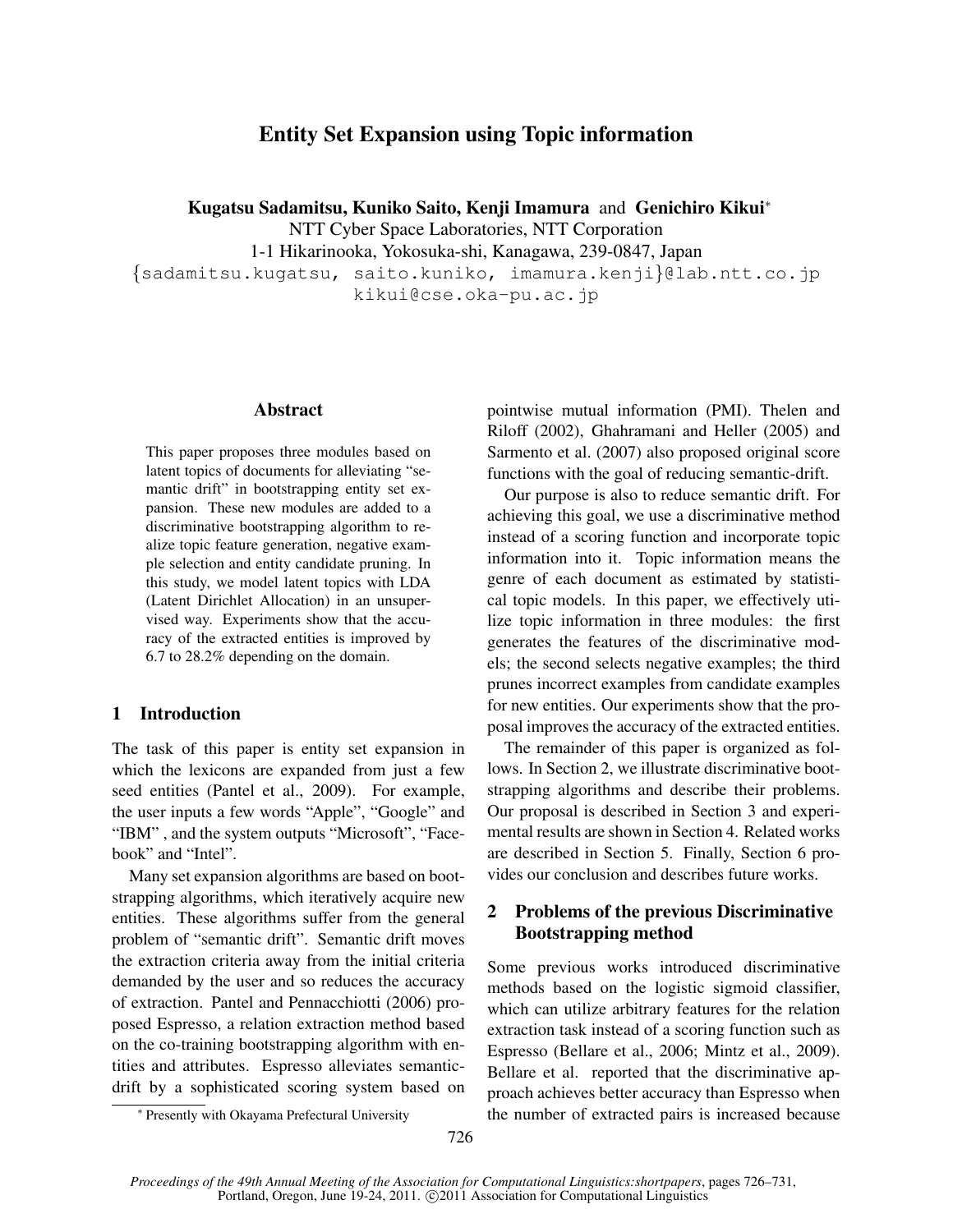multiple features are used to support the evidence.

However, three problems exist in their methods. First, they use only local context features. The discriminative approach is useful for using arbitrary features, however, they did not identify which feature or features are effective for the methods. Although the context features and attributes partly reduce entity word sense ambiguity, some ambiguous entities remain. For example, consider the domain *broadcast program* (PRG) and assume that PRG's attribute is *advertisement*. A false example is shown here: "*Android* 's *advertisement* employs Japanese popular actors. The attractive smartphone begins to target new users who are ordinary people." The entity *Android* belongs to the *cell-phone* domain, not PRG, but appears with positive attributes or contexts because many *cell-phones* are introduced in *advertisements* as same as *broadcast program*. By using topic, i.e. the genre of the document, we can distinguish "Android" from PRG and remove such false examples even if the false entity appeared with positive context strings or attributes. Second, they did not solve the problem of negative example selection. Because negative examples are necessary for discriminative training, they used all remaining examples, other than positive examples, as negative examples. Although this is the simplest technique, it is impossible to use all of the examples provided by a large-scale corpus for discriminative training. Third, their methods discriminate all candidates for new entities. This principle increases the risk of generating many false-positive examples and is inefficient. We solve these three problems by using topic information.

#### 3 Set expansion using Topic information

#### 3.1 Basic bootstrapping methods

In this section, we describe the basic method adopted from Bellare (Bellare et al., 2006). Our system's configuration diagram is shown in Figure 1. In Figure 1, arrows with solid lines indicate the basic process described in this section. The other parts are described in the following sections. After *N<sup>s</sup>* positive seed entities are manually given, every noun co-occurring with the seed entities is ranked by PMI scores and then selected manually as *N<sup>a</sup>* positive attributes. *N<sup>s</sup>* and *N<sup>a</sup>* are predefined ba-



Figure 1: The structure of our system.

sic adjustment numbers. The entity-attribute pairs are obtained by taking the cross product of seed entity lists and attribute lists. The pairs are used as queries for retrieving the positive documents, which include positive pairs. The document set *De,a* including same entity-attribute pair *{e, a}* is regarded as one example *Ee,a* to alleviate over-fitting for context features. These are called positive examples in Figure 1. Once positive examples are constructed, discriminative models can be trained by randomly selecting negative examples.

Candidate entities are restricted to only the Named Entities that lie in the close proximity to the positive attributes. These candidates of documents, including Named Entity and positive attribute pairs, are regarded as one example the same as the training data. The discriminative models are used to calculate the discriminative positive score, *s*(*e, a*), of each candidate pair, *{e, a}*. Our system extracts *N<sup>n</sup>* types of new entities with high scores at each iteration as defined by the summation of *s*(*e, a*) of all positive attributes  $(A_P)$ ;  $\sum_{a \in A_P} s(e, a)$ . Note that we do not iteratively extract new attributes because our purpose is entity set expansion.

#### 3.2 Topic features and Topic models

In previous studies, context information is only used as the features of discriminative models as we described in Section 2. Our method utilizes not only context features but also topic features. By utilizing topic information, our method can disambiguate the entity word sense and alleviate semantic drift. In order to derive the topic information, we utilize statistical topic models, which represent the relation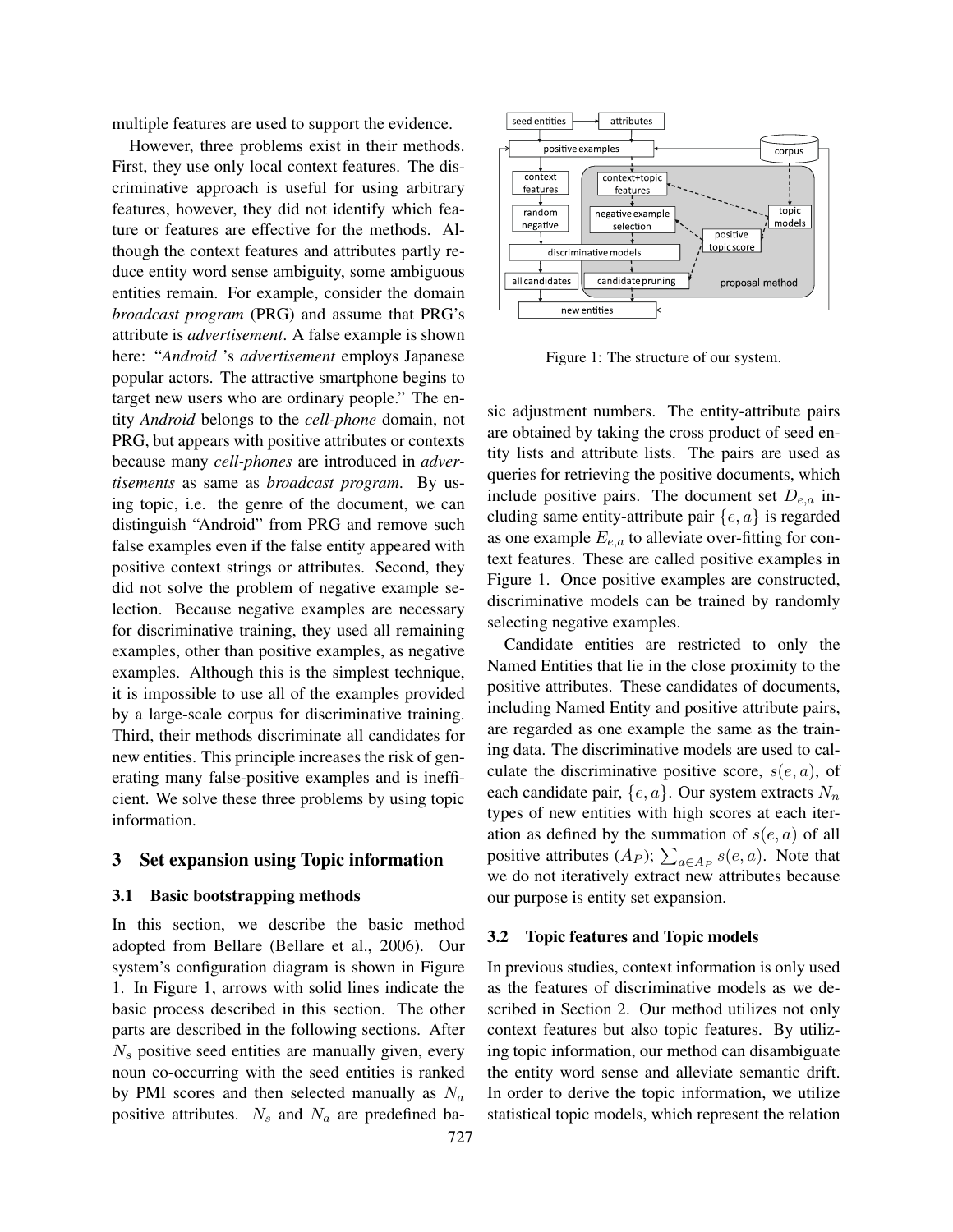between documents and words through hidden topics. The topic models can calculate the posterior probability  $p(z|d)$  of topic *z* in document *d*. For example, the topic models give high probability to topic  $z = "cell-phone"$  in the above example sentences  $\frac{1}{1}$ . This posterior probability is useful as a global feature for discrimination. The topic feature value  $\phi_t(z, e, a)$  is calculated as follows.

$$
\phi_t(z, e, a) = \frac{\sum_{d \in D_{e,a}} p(z|d)}{\sum_{z'} \sum_{d \in D_{e,a}} p(z'|d)}.
$$

In this paper, we use Latent Dirichlet Allocation (LDA) as the topic models (Blei et al., 2003). LDA represents the latent topics of the documents and the co-occurrence between each topic.

In Figure 1, shaded part and the arrows with broken lines indicate our proposed method with its use of topic information including the following sections.

#### 3.3 Negative example selection

If we choose negative examples randomly, such examples are harmful for discrimination because some examples include the same contexts or topics as the positive examples. By contrast, negative examples belonging to broad genres are needed to alleviate semantic drift. We use topic information to efficiently select such negative examples.

In our method, the negative examples are chosen far from the positive examples according to the measure of topic similarity. For calculating topic similarity, we use a ranking score called "positive topic score",  $PT(z)$ , defined as follows,  $PT(z) =$  $\sum_{d \in D_P} p(z|d)$ , where  $D_P$  indicates the set of positive documents and  $p(z|d)$  is topic posterior probability for a given positive document. The bottom 50% of the topics sorted in decreasing order of positive topic score are used as the negative topics. Our system picks up as many negative documents as there are positive documents with each selected negative topic being equally represented.

#### 3.4 Candidate Pruning

Previous works discriminate all candidates for extracting new entities. Our basic system can constrain the candidate set by positive attributes, however, this is not enough as described in Section 2. Our candidate pruning module, described below, uses the measure of topic similarity to remove obviously incorrect documents.

This pruning module is similar to negative example selection described in the previous section. The positive topic score, PT, is used as a candidate constraint. Taking all positive examples, we select the positive topics, *P Z*, which including all topics *z* satisfying the condition  $PT(z) > th$ . At least one topic with the largest score is chosen as a positive topic when  $PT(z) \leq th$  about all topics. After selecting this positive topic, the documents including entity candidates are removed if the posterior probability satisfy  $p(z|d) \leq th$  for all topics *z*. In this paper, we set the threshold to  $th = 0.2$ . This constraint means that the topic of the document matches that of the positive entities and can be regarded as a hard constraint for topic features.

## 4 Experiments

#### 4.1 Experimental Settings

We use 30M Japanese blog articles crawled in May 2008. The documents were tokenized by JTAG (Fuchi and Takagi, 1998), chunked, and labeled with IREX 8 Named Entity types by CRFs using Minimum Classification Error rate (Suzuki et al., 2006), and transformed into features. The context features were defined using the template "(head) *entity* (mid.) *attribute* (tail)". The words included in each part were used as surface, part-of-speech and Named Entity label features added position information. Maximum word number of each part was set at 2 words. The features have to appear in both the positive and negative training data at least 5 times.

In the experiments, we used three domains, car ("CAR"), broadcast program ("PRG") and sports organization ("SPT"). The adjustment numbers for basic settings are  $N_s = 10, N_a = 10, N_n = 100$ . After running 10 iterations, we obtained 1000 entities in total. *SV Mlight* (Joachims, 1999) with second order polynomial kernel was used as the discriminative model. Parallel LDA, which is LDA with MPI (Liu et al., 2011), was used for training 100 mixture topic models and inference. Training corpus for topic models consisted of the content gathered from

 $1z$  is a random variable whose sample space is represented as a discrete variable, not explicit words.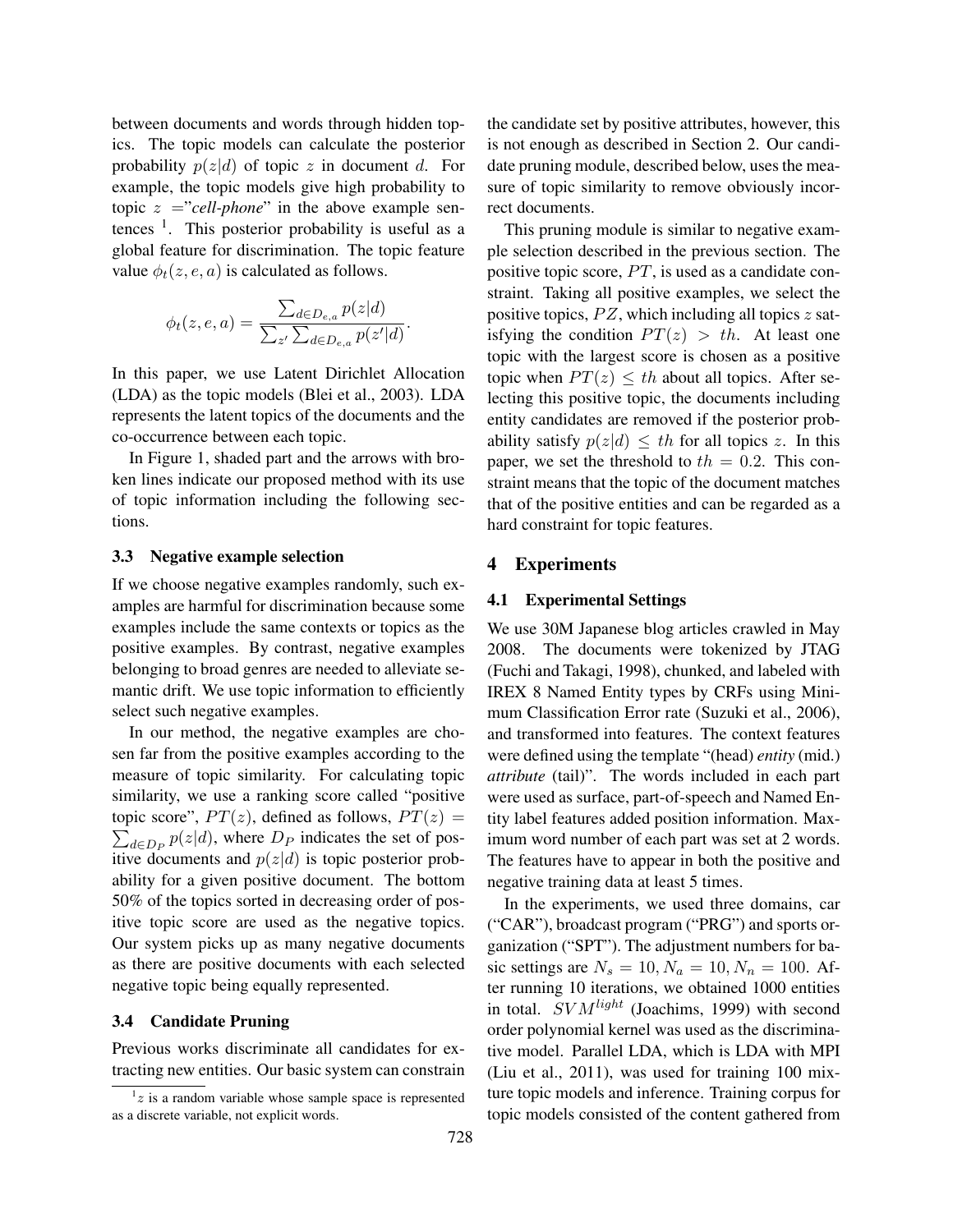|                              | <b>CAR</b> | <b>PRG</b> | <b>SPT</b> |
|------------------------------|------------|------------|------------|
| 1. Baseline                  | 0.249      | 0.717      | 0.781      |
| 2. Topic features $+1$ .     | 0.483      | 0.727      | 0.844      |
| 3. Negative selection $+2$ . | 0.509      | 0.762      | 0.846      |
| 4. Candidate pruning $+3$ .  | 0.531      | 0.824      | 0.848      |

Table 1: The experimental results for the three domains. Bold font indicates that the difference between accuracy of the methods in the row and the previous row is significant (*P <* 0*.*05 by binomial test) and italic font indicates  $(P < 0.1)$ .

14 days of blog articles. In the Markov-chain Monte Carlo (MCMC) method, sampling was iterated 200 times for training with a burn-in taking 50 iterations. These parameters were selected based on the results of a preliminary experiment.

Four experimental settings were examined. First is Baseline; it is described in Section 3.1. Second is the first method with the addition of topic features. Third is the second method with the addition of a negative example selection module. Fourth is the third method with the addition of a candidate pruning module (equals the entire shaded part in Figure 1). Each extracted entity is labeled with *correct* or *incorrect* by two evaluators based on the results of a commercial search engine. The *κ* score for agreement between evaluators was 0*.*895. Because the third evaluator checked the two evaluations and confirmed that the examples which were judged as correct by either one of the evaluators were correct, those examples were counted as correct.

#### 4.2 Experimental Results

Table 1 shows the accuracy and significance for each domain. Using topic features significantly improves accuracy in the CAR and SPT domains. The negative example selection module improves accuracy in the CAR and PRG domains. This means the method could reduce the risk of selecting false-negative examples. Also, the candidate pruning method is effective for the CAR and PRG domains. The CAR domain has lower accuracy than the others. This is because similar entities such as motorcycles are extracted; they have not only the same context but also the same topic as the CAR domain. In the SPT domain, the method with topic features offer significant improvements in accuracy and no further improvement was achieved by the other two modules.

To confirm whether our modules work properly, we show some characteristic words belonging to each topic that is similar and not similar to target domain in Table 2. Table 2 shows characteristic words for one positive topic  $z_h$  and two negative topics  $z_l$ and *ze*, defined as follow.

- *• z<sup>h</sup>* (the second row) is the topic that maximizes  $PT(z)$ , which is used as a positive topic.
- *• z<sup>l</sup>* (the fourth row) is the topic that minimizes  $PT(z)$ , which is used as a negative topic.
- *• z<sup>e</sup>* (the fifth row) is a topic that, we consider, effectively eliminates "drifted entities" extracted by the baseline method. *z<sup>e</sup>* is eventually included in the lower half of topic list sorted by  $PT(z)$ .

For a given topic, *z*, we chose topmost three words in terms of topic-word score. The topic-word score of a word, *v*, is defined as  $p(v|z)/p(v)$ , where  $p(v)$ is the unigram probability of *v*, which was estimated by maximum likelihood estimation. For utilizing candidate pruning, near topics including *z<sup>h</sup>* must be similar to the domain. By contrast, for utilizing negative example selection, the lower half of topics, *z<sup>l</sup>* , *z<sup>e</sup>* and other negative topics, must be far from the domain. Our system succeeded in achieving this. As shown in "CAR" in Table 2, the nearest topic includes "shaken" (*automobile inspection*) and the farthest topic includes "naika" (*internal medicine*) which satisfies our expectation. Furthermore, the effective negative topic is similar to the topic of drifted entity sets (*digital device*). This indicates that our method successfully eliminated drifted entities. We can confirm that the other domains trend in the same direction as "CAR" domain.

## 5 Related Works

Some prior studies use every word in a document/sentence as the features, such as the distributional approaches (Pantel et al., 2009). These methods are regarded as using global information, however, the space of word features are sparse, even if the amount of data available is large. Our approach can avoid this problem by using topic models which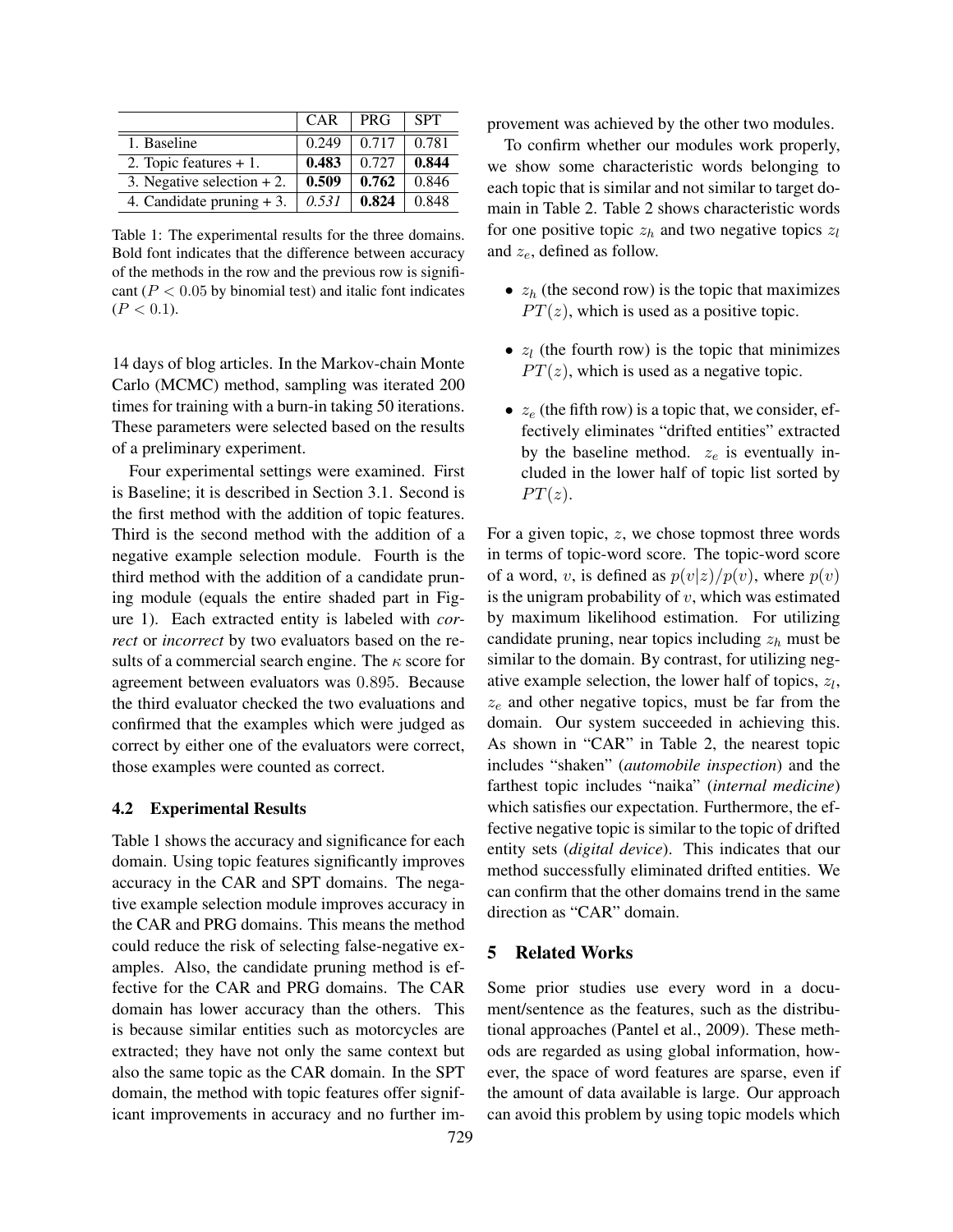| domain                                                                      | <b>CAR</b>                                                                                      | <b>PRG</b>                                                                              | <b>SPT</b>                                                                              |
|-----------------------------------------------------------------------------|-------------------------------------------------------------------------------------------------|-----------------------------------------------------------------------------------------|-----------------------------------------------------------------------------------------|
| words of the<br>nearest topic $z_h$<br>(highest $PT$ score)                 | shaken<br>(automobile inspection),<br>nosha ( <i>delivering a car</i> ),<br>daisha (loaner car) | Mari YAMADA.<br>Tohru KUSANO,<br>Reiko TOKITA<br>( <i>Japanese stars</i> )              | toshu ( <i>pitcher</i> ),<br>senpatsu<br>(starting member),<br>shiai (game)             |
| drifted entities<br>(using baseline)                                        | iPod, mac<br>(digital device)                                                                   | PS2, XBOX360<br>(video game)                                                            | B'z, CHAGE&ASKA<br>(music)                                                              |
| words of effective<br>negative topic $z_e$<br>(Lower half of<br>$PT$ score) | gaso ( <i>pixel</i> ),<br>kido (brightness),<br>mazabodo ( <i>mother board</i> )                | Lv. $(level),$<br>kariba (hunting area),<br>girumen (guild member)                      | $s$ inpu ( <i>new release</i> ),<br>X JAPAN.<br>Kazuyoshi Saito<br>(Japanese musicians) |
| words of<br>the farthest topic $z_l$<br>(Lowest $PT$ score)                 | naika (internal medicine),<br>hairan ( <i>ovulation</i> ),<br>shujii (attending doctor)         | tsure ( <i>hook a fish</i> ),<br>choka (result of hooking),<br>choko (diary of hooking) | toritomento (treatment),<br>keana (pore),<br>hoshitsu (moisture retention)              |

Table 2: The characteristic words belonging to three topics,  $z_h$ ,  $z_l$  and  $z_e$ .  $z_h$  is the nearest topic and  $z_l$  is the farthest topic for positive entity-attribute seed pairs. *z<sup>e</sup>* is an effective negative topic for eliminating "drifted entities" extracted by the baseline system.

are clustering methods based on probabilistic measures. By contrast, Pasca and Durme (2008) proposed clustering methods that are effective in terms of extraction, even though their clustering target is only the surrounding context. Ritter and Etzioni (2010) proposed a generative approach to use extended LDA to model selectional preferences. Although their approach is similar to ours, our approach is discriminative and so can treat arbitrary features; it is applicable to bootstrapping methods.

The accurate selection of negative examples is a major problem for positive and unlabeled learning methods or general bootstrapping methods and some previous works have attempted to reach a solution (Liu et al., 2002; Li et al., 2010). However, their methods are hard to apply to the Bootstrapping algorithms because the positive seed set is too small to accurately select negative examples. Our method uses topic information to efficiently solve both the problem of extracting global information and the problem of selecting negative examples.

## 6 Conclusion

We proposed an approach to set expansion that uses topic information in three modules and showed that it can improve expansion accuracy. The remaining problem is that the grain size of topic models is not always the same as the target domain. To resolve this problem, we will incorporate the active learning or the distributional approaches. Also, comparisons with the previous works are remaining work. From another perspective, we are considering the use of graph-based approaches (Komachi et al., 2008) incorporated with the topic information using PHITS (Cohn and Chang, 2000), to further enhance entity extraction accuracy.

## References

- Kedar Bellare, Partha P. Talukdar, Giridhar Kumaran, Fernando Pereira, Mark Liberman, Andrew McCallum, and Mark Dredze. 2006. Lightly-supervised attribute extraction. In *Proceedings of the Advances in Neural Information Processing Systems Workshop on Machine Learning for Web Search*.
- David M. Blei, Andrew Y. Ng, and Michael I. Jordan. 2003. Latent dirichlet allocation. *The Journal of Machine Learning Research*, 3:993–1022.
- David Cohn and Huau Chang. 2000. Learning to probabilistically identify authoritative documents. In *Proceedings of the 17th International Conference on Machine Learning*, pages 167–174.
- Takeshi Fuchi and Shinichiro Takagi. 1998. Japanese Morphological Analyzer using Word Co-occurrence-JTAG. In *Proceedings of the 36th Annual Meeting of the Association for Computational Linguistics and 17th International Conference on Computational Linguistics*, pages 409–413.
- Zoubin Ghahramani and Katherine A. Heller. 2005. Bayesian sets. In *Proceedings of the Advances in Neural Information Processing Systems*.
- Thorsten Joachims. 1999. *Making large-Scale SVM Learning Practical. Advances in Kernel Methods - Support Vector Learning*. Software available at http://svmlight.joachims.org/.